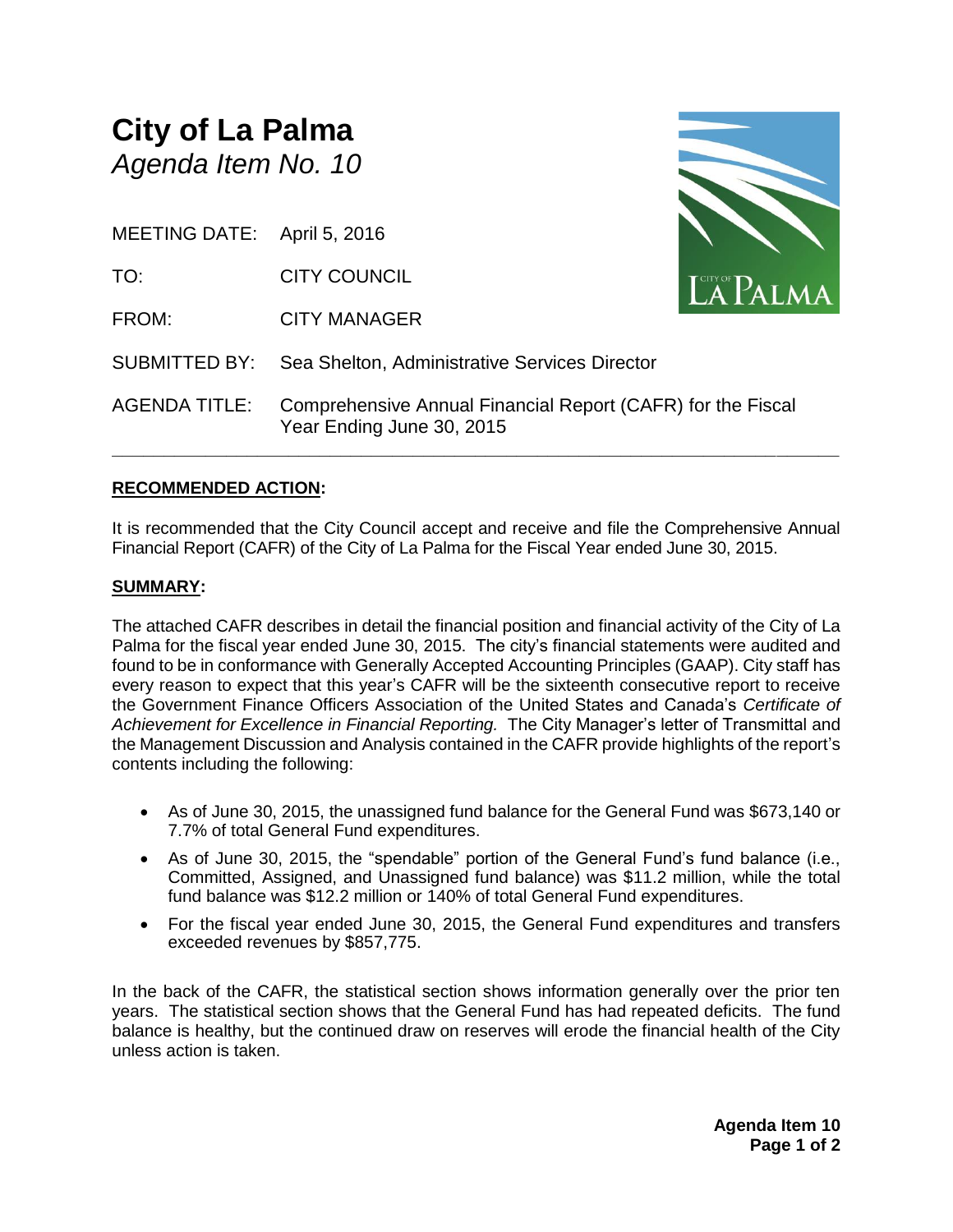An important component of the CAFR is the section entitled Notes to the Financial Statements. It is recommended that particular attention be paid to the notes, as they contain a great deal of useful information about the City's financial policies and position.

**APPROVED:**

Administrative Services City Manager **Director** 

 $\sim$  7  $\times$   $\sim$  7  $\sim$  7  $\sim$  7  $\sim$  7  $\sim$  7  $\sim$  7  $\sim$  7  $\sim$  7  $\sim$  7  $\sim$  7  $\sim$  7  $\sim$  7  $\sim$  7  $\sim$  7  $\sim$  7  $\sim$  7  $\sim$  7  $\sim$  7  $\sim$  7  $\sim$  7  $\sim$  7  $\sim$  7  $\sim$  7  $\sim$  7  $\sim$  7  $\sim$  7  $\sim$  7  $\sim$  7  $\sim$  7  $\sim$  7

Attachment: 1. FY2014-15 Comprehensive Annual Financial Report